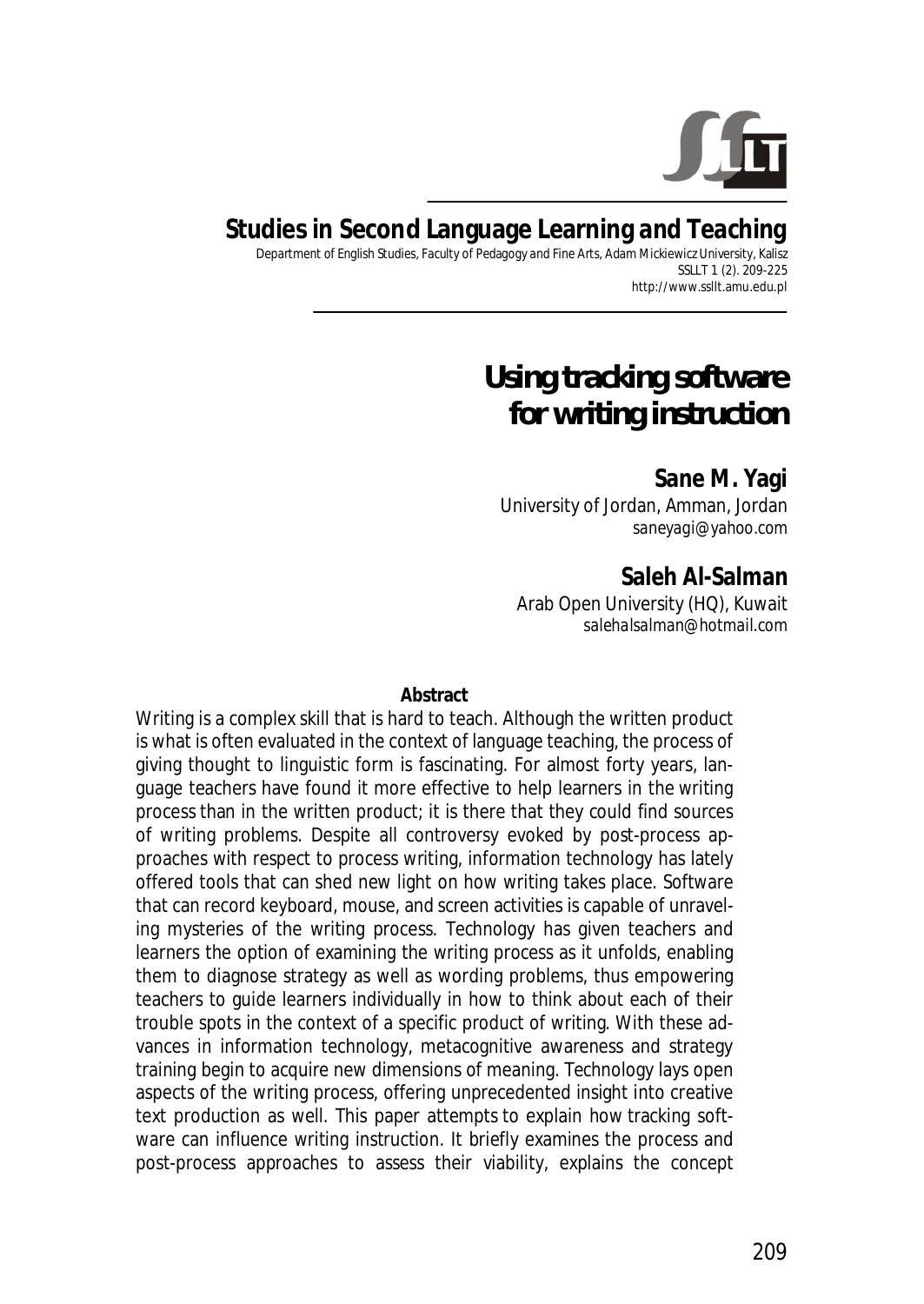of tracking software, proposes methodology needed for the adoption of this technology, and then discusses the pedagogical implications of these issues.

*Keywords*: tracking software, metacognition, writing, pedagogy, TEFL, CALL

Writing is an extremely complex skill that is hard to teach. Although the written product is what is often analyzed and evaluated in the context of language teaching, the process of giving thought to putting together linguistic form in order to create a text is truly fascinating. For almost forty years, many language teachers have considered it more effective to help learners in the very writing process than in the written product; it is there that they could find sources of writing problems.

Despite all the recent controversy that the post-process approaches might have evoked about process writing, technology has lately provided tools that offer new insights into how written language originates. One example of such technology is the eye-tracker which uses cameras and infrared illuminators to record eye position, cornea reflections, and pupil size. Eye tracking traces eye movements and measures gaze locations, time length of fixations, and pupil dilation. Eye tracking has been used to research reading (e.g., Rayner, 1998) and writing (e.g., Andersson et al., 2006; Hacker, Keener, & Kircher, 2009). It does so in order to index human behavior and reflect how it is affected by acquired information, where attention is focused, what emotional state the beholder is in, and what brain activity he or she is involved in during the process of reading and writing. Another example that is of concern here is the software that can record keyboard and mouse activity, and capture all that takes place on the computer screen. This information technology (IT) is capable of unraveling some of the mysteries of the writing process. IT has given the teacher and the learner the opportunity to examine the writing process as it unfolds, enabling them to diagnose strategies used as well as articulate problems and, thus, empowering the teacher to guide the learner individually in how to think about each of their trouble spots in the context of a specific product of writing. With these advances in IT, such concepts as metacognitive awareness, individualized instruction, learner independence, collaborative learning, teacher and peer feedback, and strategy training have acquired new dimensions of meaning. IT lays open aspects of the enigma of the writing process, offering unprecedented insight into creative text production such as the making of fiction, non-fiction, poetry, translation, and so forth.

This paper attempts to explain how tracking software can influence writing instruction as well as to offer pedagogical implications. To this end, it will briefly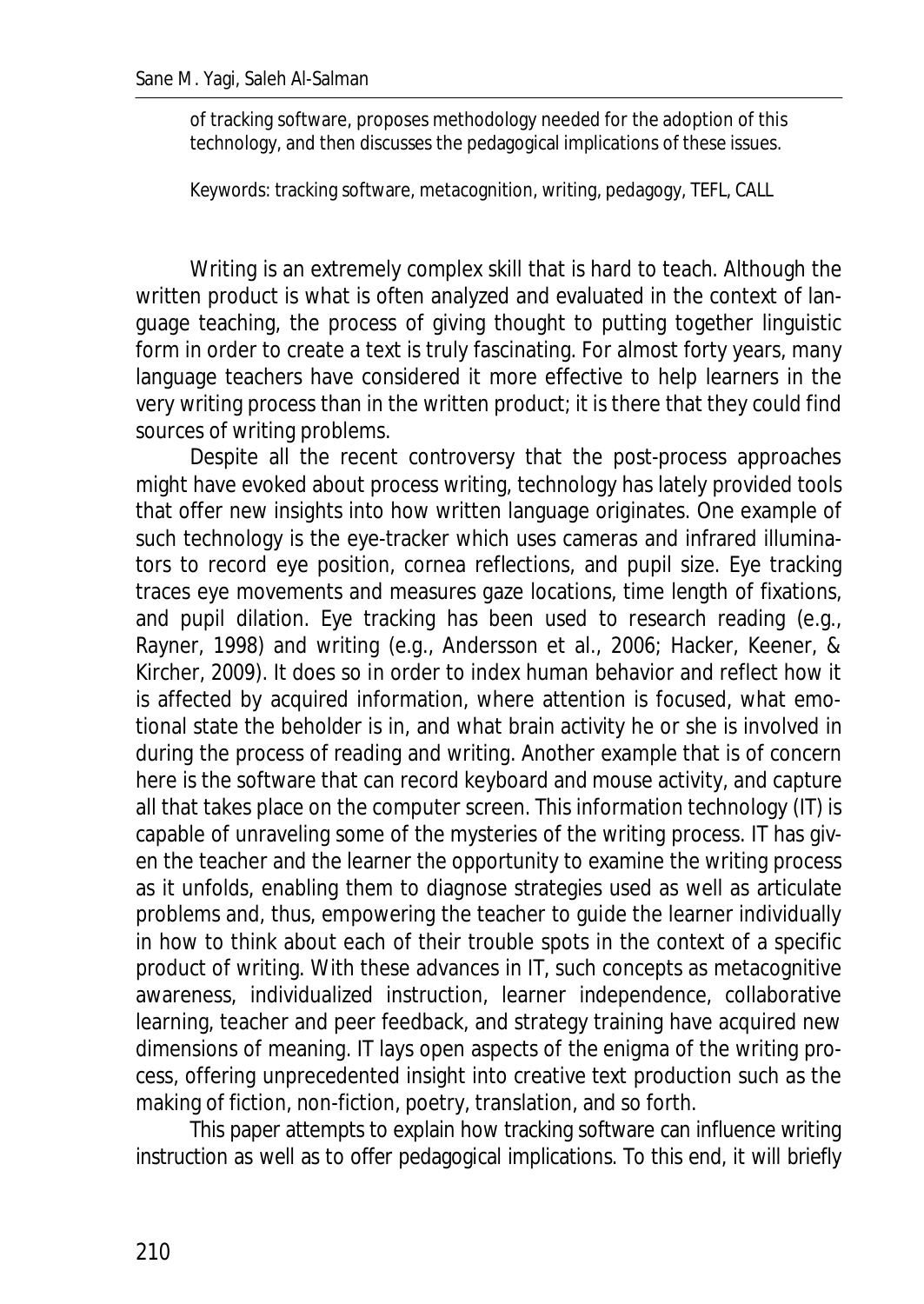examine the process and post-process writing approaches to assess their viability, explain the concept of tracking software, propose a pedagogy which adopts this technology, and then discuss the practical implications of its adoption.

#### **Process and Post-Process Writing Approaches**

The enigma of writing has perplexed people for hundreds of years so much that George Orwell likens it to an exhausting struggle, to "a long bout of some painful illness" and views the writer as being driven by some demon who can neither be resisted nor understood (Orwell, 1946, p. 316). Although it would hardly be true that Orwell had to face such a struggle because of lack of good ideas or lack of good writing strategies, it is most likely the case that all writers struggle when they want to verbalize ideas that are fuzzy; after all, writing is a tool for idea crystallization.

Process writing is a teaching approach that shifts focus from the product to the process of writing, shifts from a belletristic focus on literary style and linear rhetorical organization to nonlinear recursive exploration and selfexpression, and shifts from a model-based approach to a process of repetitive planning, drafting, revising, editing, and publishing. It is a writing-centered paradigm which, in addition to the consideration of the purpose, audience, and context of writing, fosters strategies for discovery and invention through recursiveness in the writing process. It further distinguishes between aims and modes of discourse (Hairston, 1982). Emig (1971) pioneered the process approach to teaching writing when she asked her students to compose their essays aloud verbalizing everything that came to mind as they wrote. The approach has also been supported and promulgated by other scholars such as Perl (1979), Sommers (1980) as well as Flower and Hayes (1981).

In spite of the widely recognized value of the process-writing approach, the major drawbacks are that writing behavior is not universal or strictly codegoverned, and that different contexts require different writing processes (Atkinson, 2003). Hence, the post-process view negates that it is possible at all to talk about writing as a 'process' which can be codified adequately or taught properly. This claim is based on the premise that human communication cannot be modeled (Olson, 1999). Post-process, however, should not be viewed as a total rejection of the process paradigm but rather as an extension to it (McComiskey, 2000). In fact, Atkinson (2003) argues that "the usefulness and power of process writing has been revealed time and again" (p. 10).

At last, IT has offered theorists and practitioners alike tools that enable them to peep into the writing process as it takes shape. Tracking software makes it possible for the teacher and the theoretician to witness the making of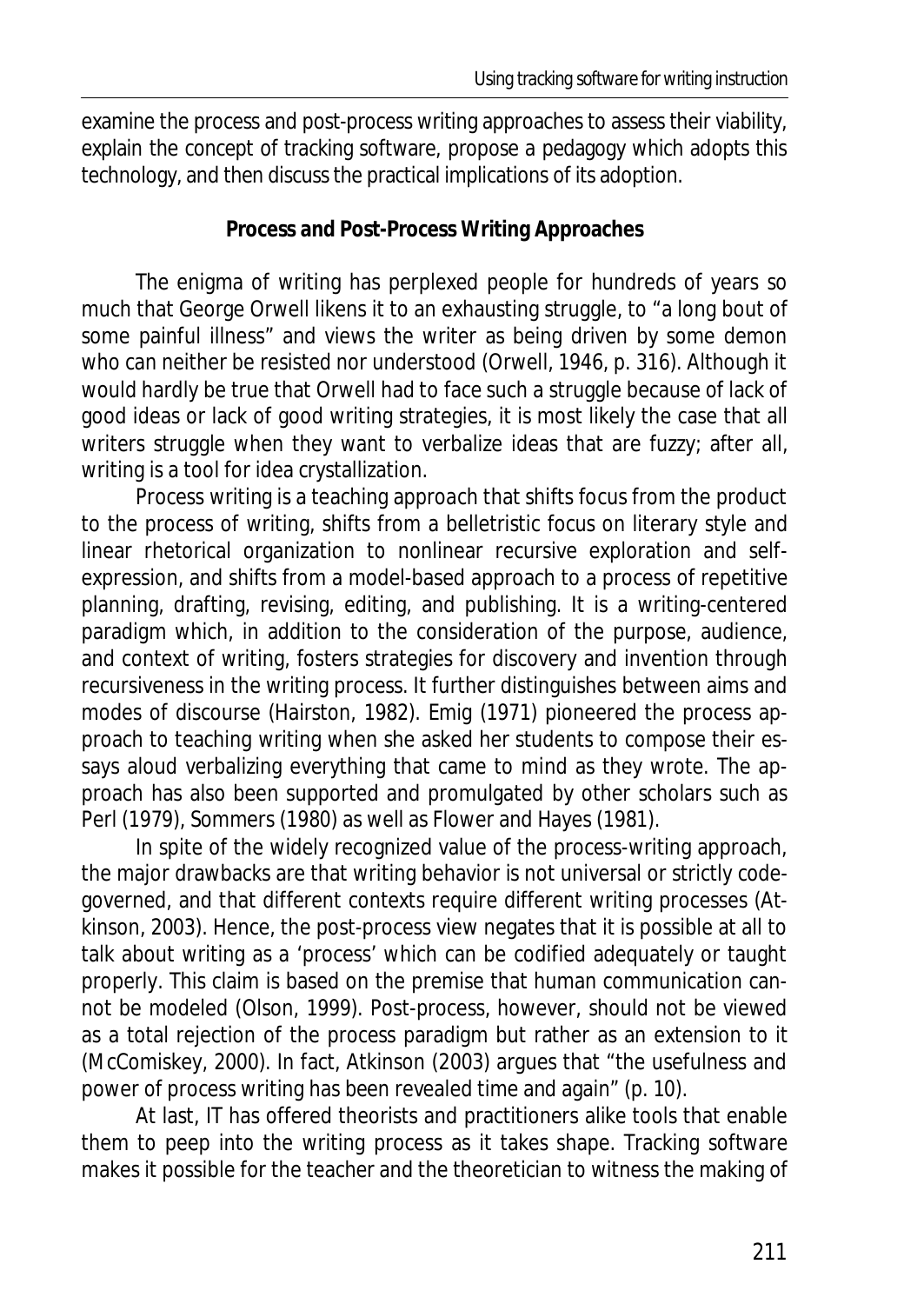a written product as it unfolds second by second, thereby enabling them to infer the cognitive activity associated with the visible behavior of the writer. It must be cautioned, however, that the use of such software is hinged on the assumption that what takes place on the computer provides to a greater or lesser extent a valid reflection of the writer's cognitive processes. In reality, however, some writers do not act on an impulse and they are more reflective; therefore, they would have longer contemplative pauses without any computer activity correlatives.

### **Tracking and Capturing Software**

Tracking all interactions with the computer is technically possible and consequently useful. Whether a command is clicked on in a graphical user interface or a key on the keyboard is pressed, whether text is typed in or picture, video, or sound files are edited, a code is always produced. A log can be made of all the sequences of codes projected on the screen or produced by the click of a mouse or the press of a key. It is the log of such sequences of codes that the tracking software uses to depict the actions of the computer user. There are multiple tracking software programs that can be used to teach writing. To name but a few, the more recent ones include SciptLog (Holmqvist, Johansson, Stromqvist, & Wengelin 2002), InputLog (Leijten & Van Waes, 2006), Translog (Jakobsen, 2006), Camtasia and Snagit (TechSmith, 2011), and WinWhatWhere Investigator, whereas examples of older tracking software include Comptrace, Writing Environment, Keytrap, ScreenRecorder, and Scriptkeel.

#### **Tracking Software as a Research Tool**

The use of tracking software as a research tool is well-recognized in the literature (cf. Sullivan & Lindgren, 2006). It has been used as a tool for the observation of writer behavior, for reflection on the cognitive processes associated with writing, and for the analysis of a writer's consideration of genre, audience, topic development and linguistic form. Some studies have used it to assess written narratives (cf. Asker-Amason, Wengelin, & Sahlen, 2009), to explore the human translation behavior (Carl, 2010), to support persons with cognitive disabilities (Carmien & Fischer, 2008), to investigate the interplay between aphasia and text production (Behrns, Ahlsen, & Wengelin, 2010), to study journalistic discourse production (Van Hout, 2007), to describe the adaptation of process texts produced by a speech recognition system (Leijten & Waes, 2005), to bridge the gap between students' technology skills and the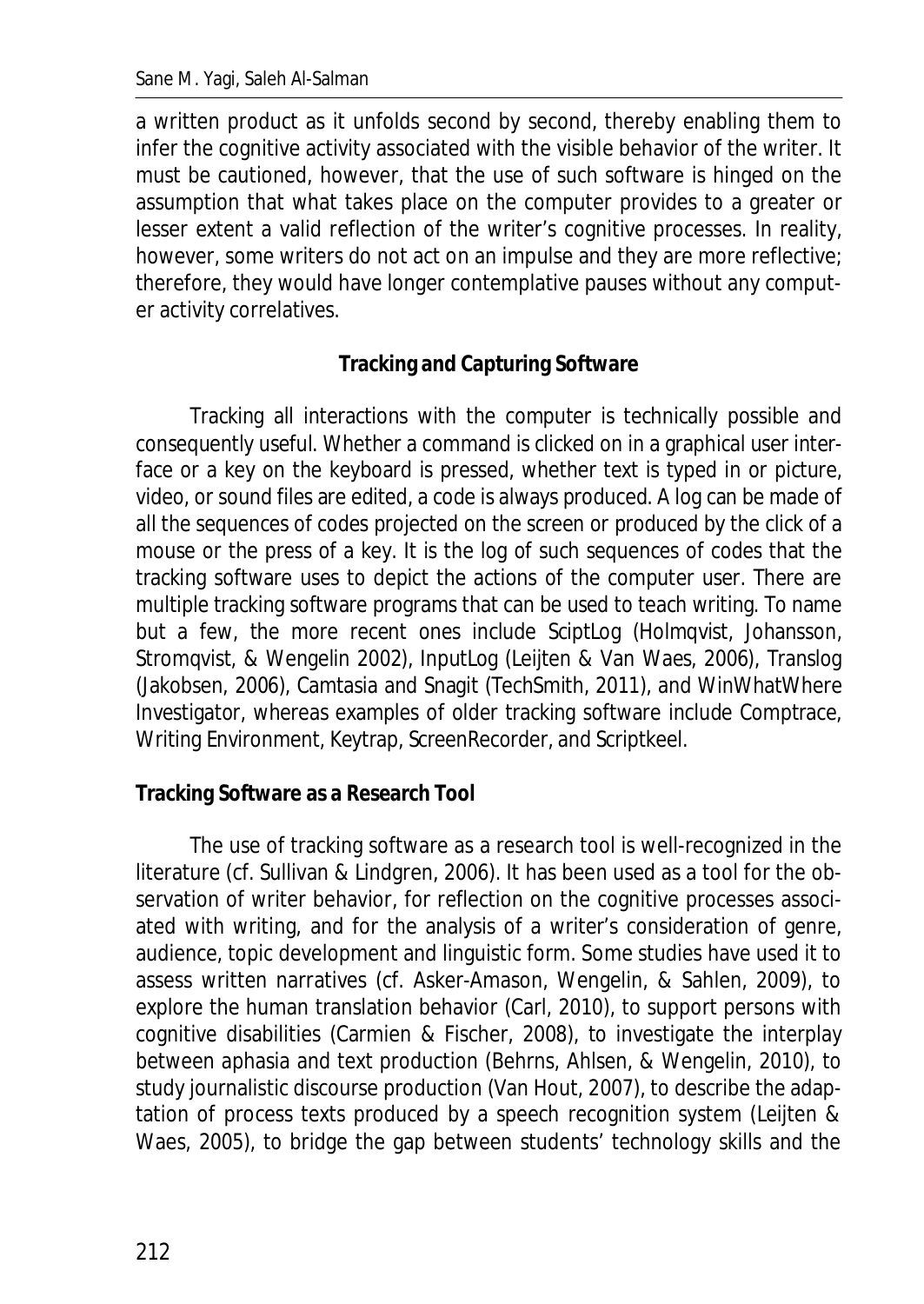demands of developing an electronic portfolio (Gladhart, 2007), and to foster collaborative story-writing (Chung & Walsh, 2006).

#### **Tracking Software for Writing Instruction**

Regardless of the teaching approach that is adopted, tracking software can be used in a product-focused approach, a process writing approach, or a post-process approach. Within the product orientation, the prose model aspect lends itself well to tracking. Learners can be asked to have tracking on as they answer questions on a model essay that they consider prior to the task of essay writing. Tracking is not only useful at the stage of students' emulation but also valuable for teacher stimulation of analysis and reflection on the model essay. Within the process approach to writing, tracking software may be used at each writing stage beginning from planning to drafting and revising. For instance, with the help of such technology, the teacher can offer exercises that would get learners to use such brainstorming software as FilmFiler, Idea Cruncher, WinFlow, StoryRight, and so forth. The revision stage is where tracking is most useful. Some students may rush through the revision stage; hence, it would be wise to require that tracking be utilized during revision. Finally, within the post-process approach, tracking software is equally useful. Although the post-process approach calls into question the possibility that the "writing process can be described in some way" (Olson, 1999, p. 7), teachers can use tracking to enhance learner consciousness of writing as a social activity that involves a reader and the consciousness of it as an activity situated within a specific context. Keeping track of students' writing behavior facilitates teacher feedback and makes it all the more pertinent. Teachers could in fact encourage learners to think not only about the background of a potential reader, shared knowledge, and so forth, but also to develop metacognitive awareness of the writing activity itself.

#### **The Uses of Tracking Software**

Tracking software is useful in giving feedback to learners. The traditional underlining, annotating, commenting, and occasional rephrasing have for a long time been regarded as having little value because more often than not learners ignore all of this information and stop at the letter grade assigned to their essays (cf. Truscott, 1996). In lieu of post-dated written feedback, replaying a student tracking video would facilitate offering live feedback in a private conference or in a group discussion. The replay of composition activities reminds the learner of the mindset that he or she had when they took one deci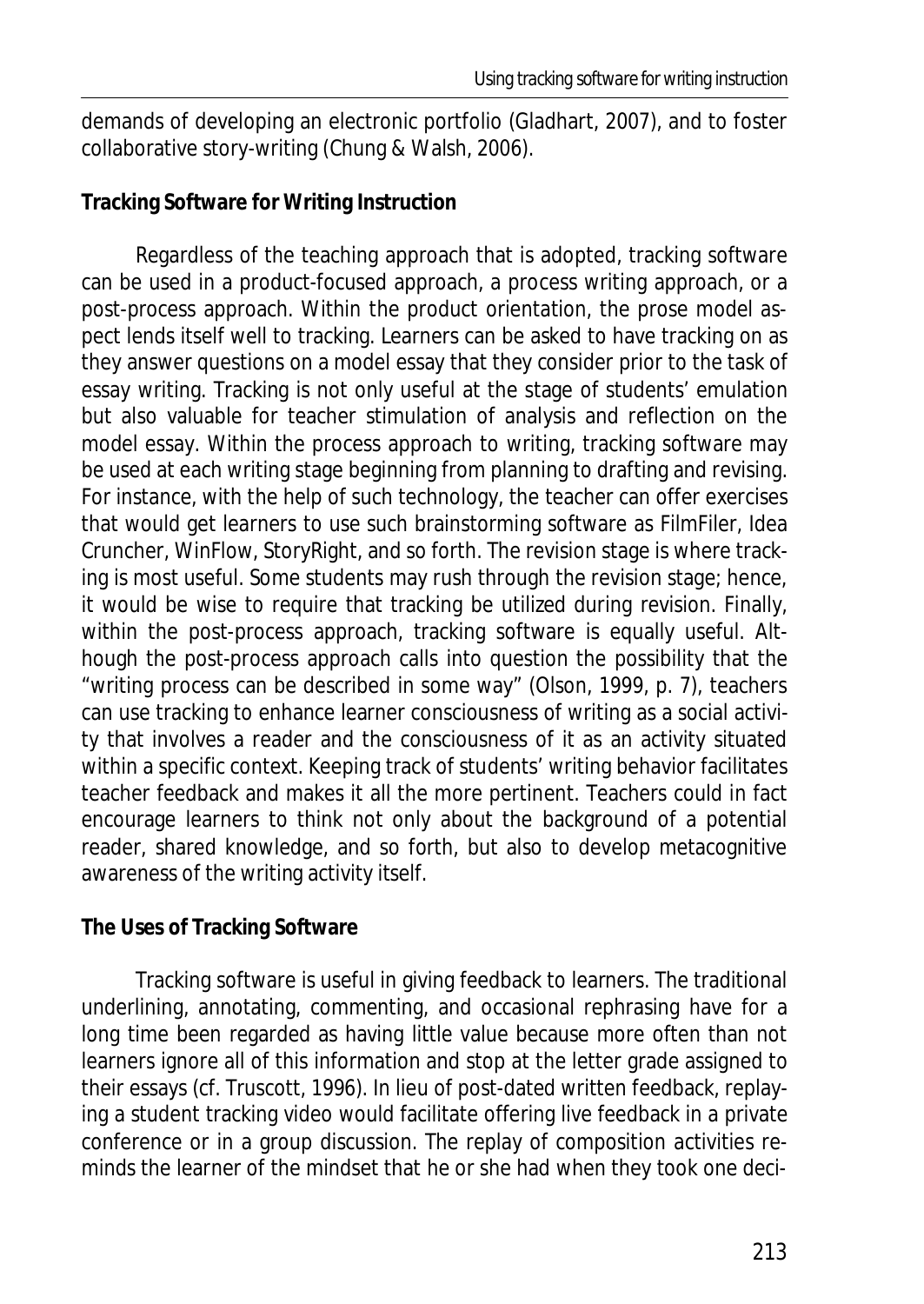sion after another as they constructed their sentences and arguments. Therefore, the live feedback given during this process of idea rebirth might become most relevant and make a lasting impact.

Tracking software is ideal for the individualization of instruction, which is increasingly becoming more difficult, given the new tendency to have large class sizes. Individualization is a learner-centered approach to teaching in which the curriculum design makes allowances for individual learner differences and where the teaching goals are based on individual learner needs. A lowperforming student who is lagging behind his or her class could be given an assignment to work on individually while the teacher attends to the rest of the class. If the tracking is on, the teacher would be able to comment on the specific set of problems that such students suffer from and could guide them to the right process that they would need to follow. By the same token, good students who are ahead of their class could also be given an assignment to work on individually with tracking enabled. Also in this case, the teacher could individualize his or her guidance and tailor-make their teaching by using the tracking feature.

As language learners are supposed to assume maximum responsibility for their own learning and are encouraged to become autonomous, collaborative learning becomes all the more valuable. However, teachers need to keep tabs on student in-class activities to ascertain that learning is taking place. Before a collaboration session starts, the teacher may instruct students to turn tracking on to facilitate subsequent teacher guidance and advice (Berzsenyi, 2001).

Education aims to produce life-long learners who are capable of acquiring knowledge independently; hence training them in the procedures and strategies used in learning, critical thinking, problem-solving, and communication is a form of indispensible empowerment. Strategy training is facilitated by turning tracking on while teachers verbalize their own thinking processes as they compose an essay or while directly explaining the value and purpose of each strategy that they want the student to learn and practice. They can focus on the metacognitive strategies of planning, self-monitoring, and selfevaluation. Thus, tracking is instrumental in teaching embedded strategies and in explicit strategy training. The added advantage is that students can take home the teacher's tracking video and replay it as often as they need to appreciate the concepts further.

#### **Tracking Software and Metacognitive Awareness**

Perhaps the most appropriate use for tracking is indeed in a situation where students are the center of the learning process and where there is emphasis on how learning is achieved, that is, in the context of metacognitive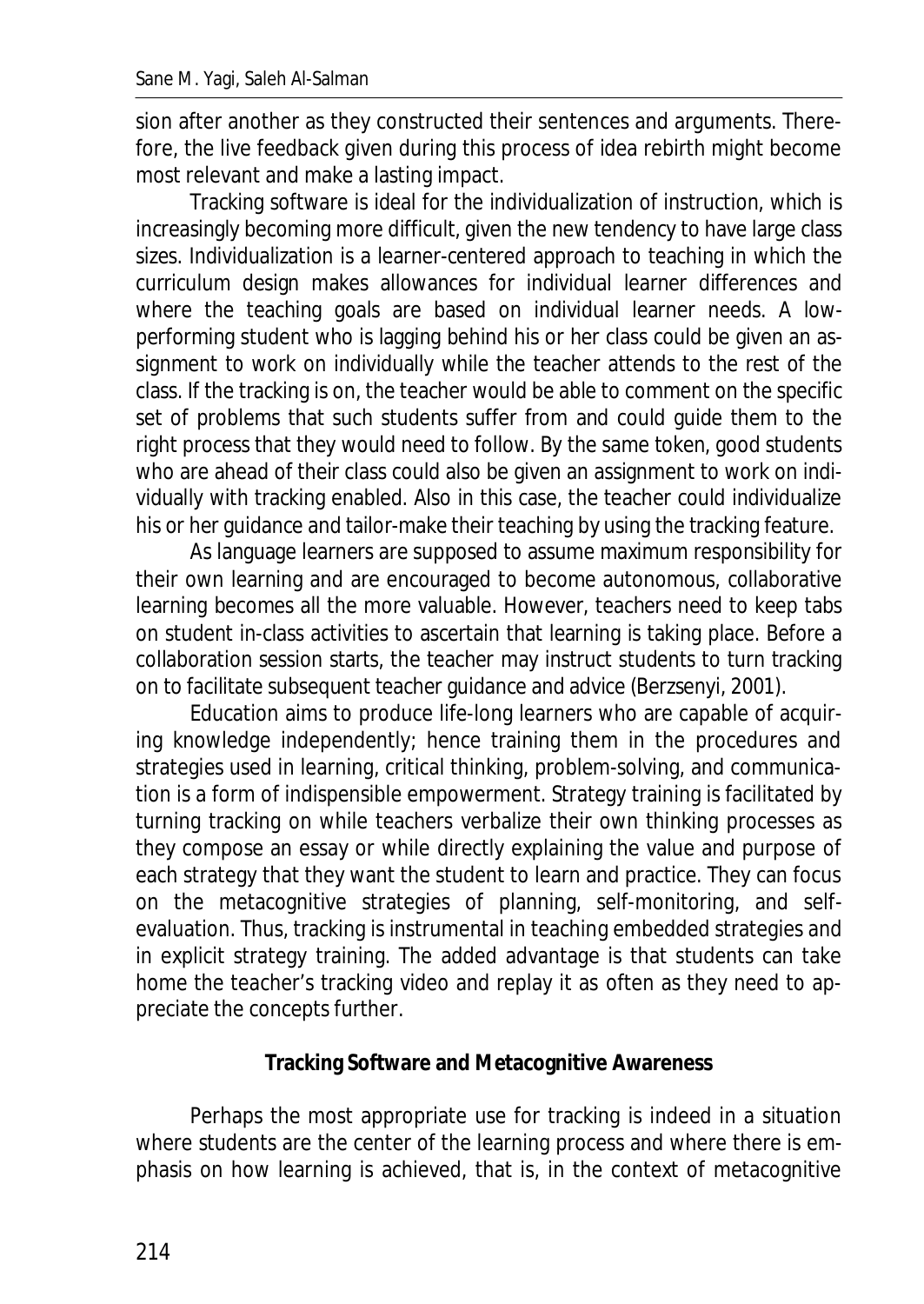awareness. Metacognitive knowledge is awareness of the mental processes associated with learning. There are two types of metacognitive skills: selfassessment, where the learner evaluates their own cognition; and selfmanagement, where they direct their own cognitive development (cf. Wenden, 1998). It involves thinking about the mental processes required in a specific instance of learning, monitoring learning as it takes place, and assessing a learner's own learning at the conclusion of the process. Metacognitive knowledge is widely thought to influence learning (e.g., Abraham & Vann, 1987; Horwitz, 1988; Macaro & Erler, 2008; Schoonen, Hulstijn, & Bossers, 1998; Vandergrift, 2005).

In particular, metacognitive awareness substantially enhances learning. Dickinson (1995) reviewed the literature on cognitive motivation and concluded that learning success and enhanced motivation are contingent upon learners' perception that "their learning successes or failures are to be attributed to their own efforts and strategies rather than to factors outside their control" (p. 174). In a study of the effect of beliefs about the nature of knowledge on comprehension, Schommer (1990) provided empirical evidence that correlated the type of cognitive awareness with the degree of text comprehension. Schoonen et al. (1998) studied the relative contribution of Dutch students' metacognitive and language-specific knowledge to the comprehension of their native Dutch versus English as a foreign language. They learned that metacognitive knowledge had no significant relationship with language-specific knowledge; yet, metacognition appeared to play a significant role in both native and foreign language reading comprehension. Goh (1997) called for more in-class discussion to increase learners' metacognitive awareness after her student diary study had revealed that second language learners had clear ideas about their own role and performance in the learning process.

Research on the value of metacognitive knowledge has been accelerated in the last decade or two with numerous researchers confirming the contribution such knowledge makes to language learning. Chang and Shen (2010) compared the beliefs about language learning among 250 junior high Taiwanese students and their language learning strategies, finding out that there was a significant relationship between them. Macaro and Erler (2008) reported that reading strategy instruction that they had provided to 62 pre-teen British children had succeeded in enhancing comprehension of both simple and elaborate French texts, bringing about changes in strategy use, and improving attitudes toward reading in general. Nakatani (2005) examined the effect of awareness-raising training on oral communication strategy use and found that the participants significantly improved their oral proficiency test scores and that general awareness of oral communication strategies was partly responsi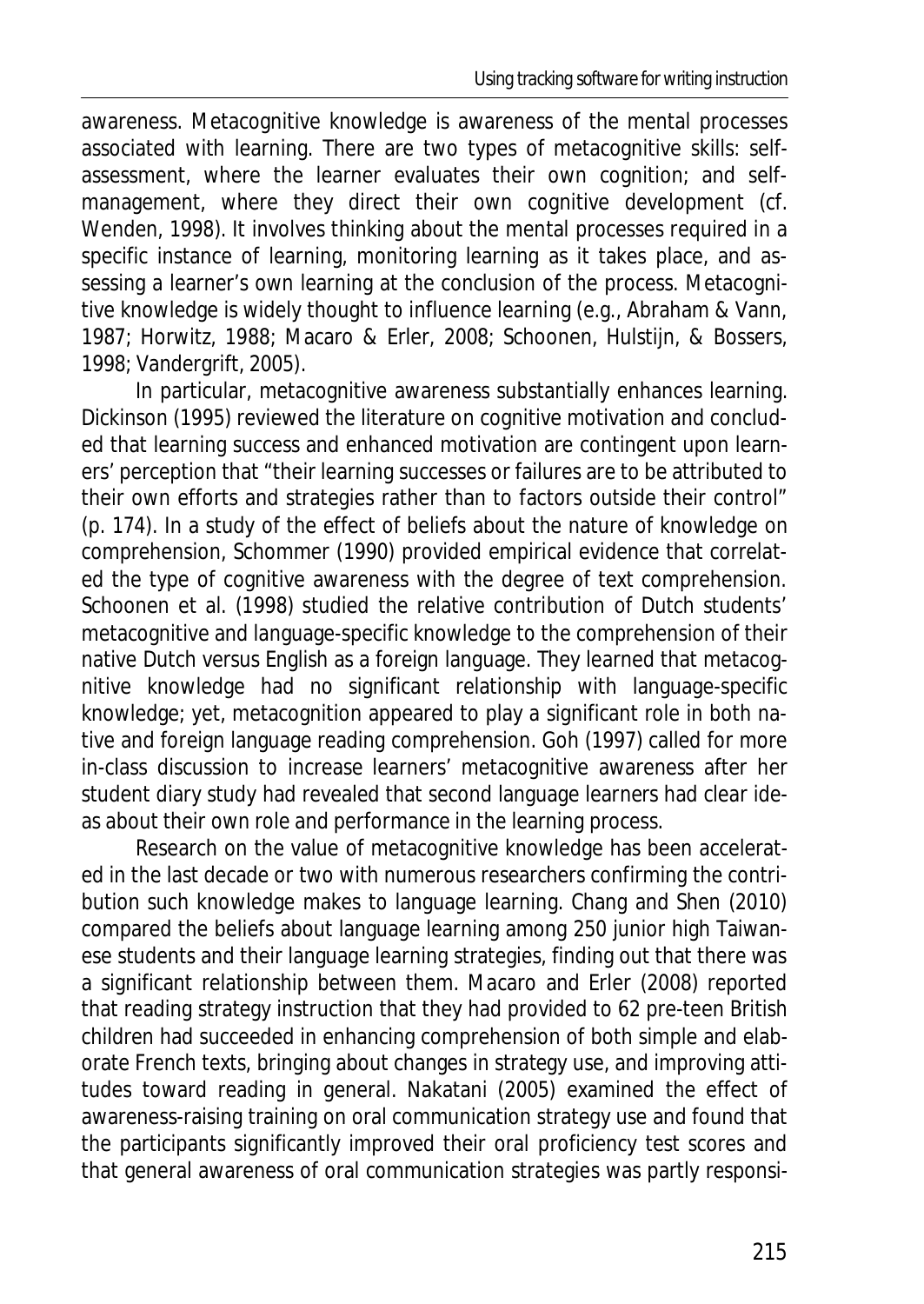ble for their success. Vandergrift (2005) examined the relationships among motivation, metacognition, and proficiency in listening comprehension among 57 adolescent learners of French and provided empirical support for the links between self-determination, self-regulated learning, learner autonomy, and metacognition. Since metacognitive knowledge is beneficial to language learning, tracking software could be used to build such awareness or enhance it.

Although metacognitive awareness can be developed by means of the classical procedure of student-teacher conferencing, such metacognitive instruction can benefit more from IT tracking technology. If tracking is enabled during the composition of an essay on the computer and the think-aloud protocol is utilized, not only does metacognitive instruction become easier but so does cognitive strategy training because tracking enables the teacher to witness essay creation as it develops. Student-teacher conferencing, on the other hand, relies on only what the student remembers of the writing decisions that he or she made when they were composing the essay days before. The major advantage of student-teacher conferences being independence of equipment is outweighed by the pedagogical value of bringing to life the act of essay writing.

One approach to teaching metacognitive awareness could involve fostering it right at the very beginning of a writing lesson. Before teachers explain the first stage of essay writing, for example, they may need to bring into focus the very purpose of the essay to be accomplished and the type of audience whom it addresses. Then, they may need to demonstrate how the purpose and audience interact and affect every decision that the writer takes at discourse, paragraph, and sentence levels. They may also show how the goal of communication determines the strategy for achieving it. It might also be necessary to illustrate how composition planning is influenced by the conscious knowledge of purpose and audience and how these affect the process of gathering information and preparing for the composition.

To explicitly promote writer reflection, teachers may avail themselves of the use of IT by composing an essay on the computer, outside the class, with tracking turned on. As they consider what to do before the composition process has started, they can verbalize their thoughts in a think-aloud protocol, asking such questions as the following:

*Why am I writing this essay? Is it to inform, persuade, dissuade, entertain, answer a question, make a request, promote someone or something, and so forth? What is the purpose I want to achieve? What do I want to say? Who would care to read what I will write? Would they be young or old, males or females, educated, specialists, laity,*  superiors, subordinates, etc? What would they be interested in? Would they have *heard about my topic? Would they know much about it? What would they know?*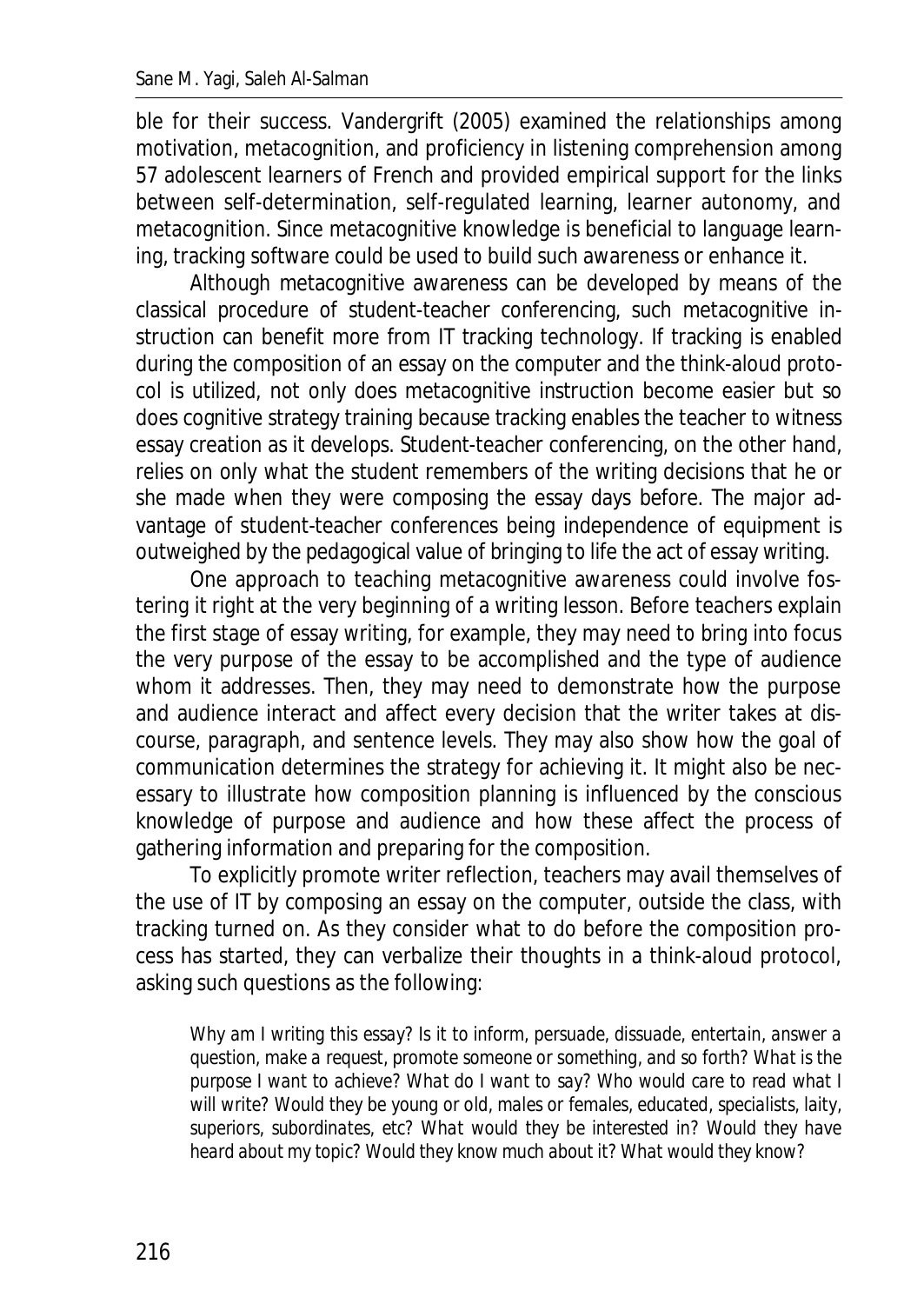As the teacher answers each of these questions, he or she verbalizes the implications in terms of content and style of delivery. For instance, if the target audience were non-specialists, the issues to be discussed would need to be of a general nature with focus on the global rather than the detailed picture. The language would need to be non-technical and ought to focus on what this kind of audience would be interested to know about. If the audience were experts, however, then the focus would need to be on the details, and the language may have to be technical and precise. Teachers will need to clearly state who the target audience is, their expectation of them as writers, and what style of delivery will be adopted. When drafting the essay, they must verbalize how this definition of the target audience affects whether they include a certain idea or exclude it, use jargon or not, keep complex structures or simplify them, and so forth.

Then they can move on to the stage of idea generation, namely brainstorming, free writing, list-making, asking questions, clustering, and so forth. The teacher may make the decision about the style of idea generation, say listmaking, and then link the essay purpose to the ideas that he or she will list. Suppose that they were writing a proposal, they could verbalize, "*Since I am writing a proposal, my reader would need to know the pros and cons of it. OK, so let me think of the pros. . . . Let me think now of the cons*." If they were writing an informative essay, they could verbalize, "*The reader does not know X, so*  I must tell them the what, the who, the when, the where, the how, and the *why*." If they were writing a compare and contrast essay, they could verbalize, "*For the reader to decide which is better, they need to know the advantages and disadvantages, the strengths and weaknesses. Let me first list the strengths of X. . . . Now its weaknesses are . . . let me move on to Y, its strengths are . . ., its weaknesses are . . .*" Throughout the idea generation process, the teacher must use the think-aloud protocol to demonstrate how knowledge of purpose and audience dictates the elements that will go in the outline, that is, the ideas to be included or excluded.

At the drafting stage, the think-aloud protocol, when captured with the tracking software, must portray the cognitive strategies that accompany the writing process. The teacher should endeavor to integrate previously learned concepts and previously used processes to enable students to develop their own unfailing schema for learning. Depending on the language level of the learner, the teacher needs to focus on different aspects of writing, one at a time. The verbalization may run across the entire piece of discourse, but the focus and the details ought to be on the teaching point that the teacher is demonstrating. Thus, the learner would watch how decisions are made and executed at the level of words, sentences, paragraphs, and discourse, but his or her attention is primarily drawn to the teacher's concentration on the tar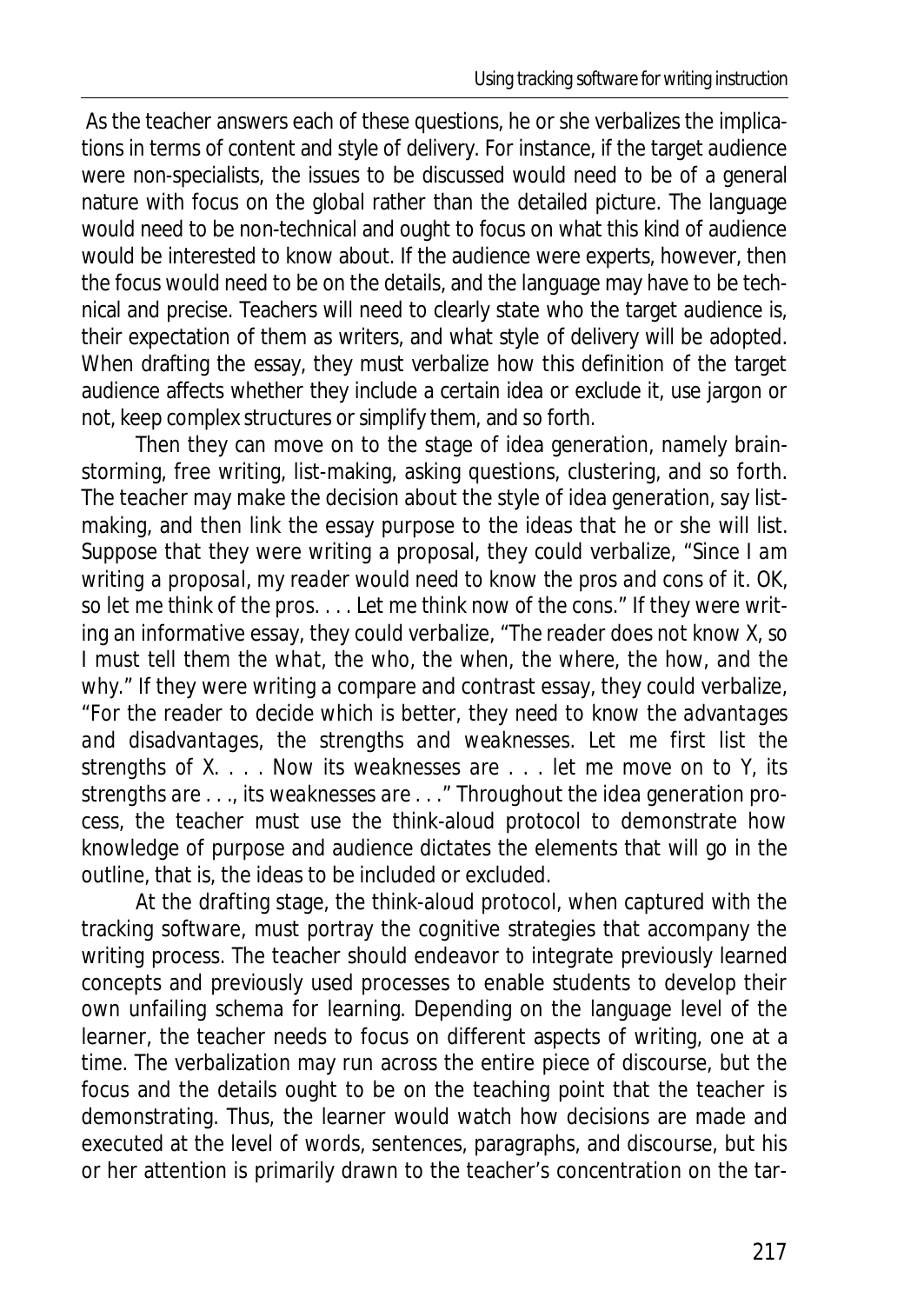get concept. The teacher should encourage students to take the tracking video home and must give them assignments on it that would motivate them to view it more carefully outside the classroom.

At the revision stage, the teacher needs to go through his or her written piece with tracking turned on. They would have to read it, stop occasionally, and delete, insert, rearrange, or fix whatever is needed. Throughout the revision, however, they must verbalize their thoughts, explain what their concern is, why it is problematic, and how best it can be fixed. They must be cognizant of their audience and their purpose, verbalizing the estimated impact of their decisions on the audience, and demonstrating how this impact can be altered with the replacement of a word, the modification of a sentence structure, or the rearrangement of sentences and paragraphs.

Once the teacher is satisfied that the learners have understood the target concept, he or she needs to require of them that they produce a piece of writing, be it a set of sentences, paragraphs, or an entire composition, and must demand that: (a) the composing process be on the computer, (b) that tracking be enabled, and (c) that students verbalize their thought processes the same way that the teacher demonstrated. This is essential for feedback purposes.

The next stage of writing instruction is feedback, which is as critical as the stage of teacher demonstration. Feedback is the response that teachers and peers give to a learner about his or her work and their progress. Not only does it provide an appraisal of the learner's performance but also reinforcement. The teacher needs to invite a student to volunteer to share his or her tracking video with the class in a workshop atmosphere. If deemed appropriate and if there is a specific lesson to be learned from one student's performance, the teacher may encourage that specific student to share his or her tracking video. The idea here is to offer feedback to a writer, to reinforce the target lesson, and to foster collaborative learning at the same time.

Before the class starts to view a student's tracking video, the teacher may be advised to reiterate the target concept that the video is meant to have implemented. The suggested procedure for viewing the video will now be presented. The video is played on a computer and is projected on a data-show in an ITenabled traditional classroom or on the individual screens in a computer laboratory. Then, the teacher stops the video at junctures of interest to invite comments on what the student writer produced or comments on strategy use. Afterwards, the student writer is given the chance first to correct a mistake that he or she might have made or to comment on a strategy that they followed. Other students are then invited to comment. They may correct a mistake, offer alternative wording, or suggest a better strategy to follow. If the class were unable to identify a problem or to recognize a good strategy, the teacher may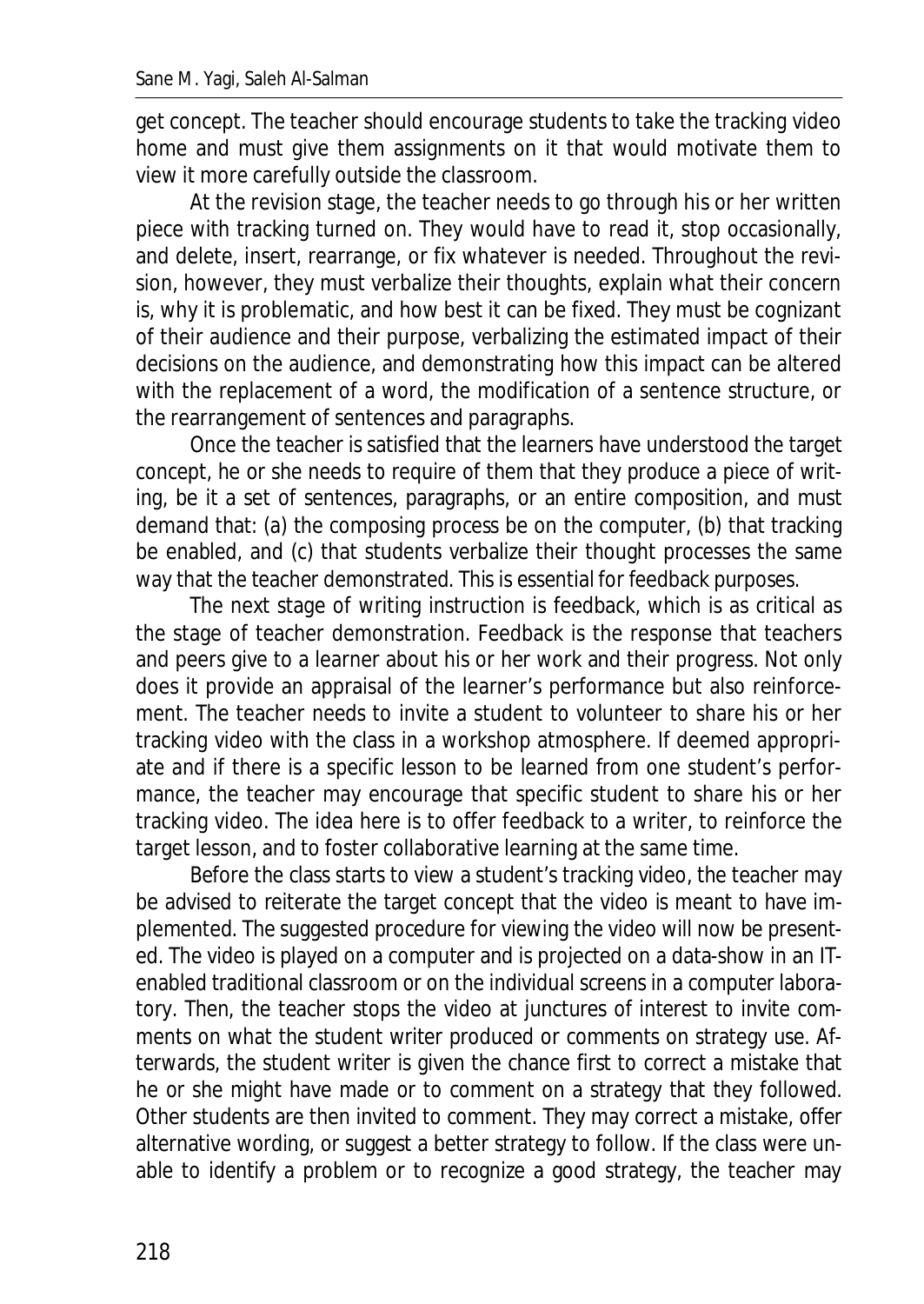weigh in and give a hint or lead the class to what he or she has in mind. If not apparent in the video, the student writer may be invited to explain why he or she followed a certain strategy or why they opted for a specific phrase. The teacher's role at this stage is to offer positive and negative reinforcement, encouraging the right thinking process and discouraging the wrong one. Focus must be more on how the student went about a task than on their product.

Throughout a feedback session, the teacher will give examples of useful strategies, elicit additional examples of good strategies, and encourage students to experiment with structures, wordings, organization, and so forth. He or she should enable students to experience the advantages of applying a good learning strategy and must foster all good learning tactics. Furthermore, they must train students to become more responsible for their own learning.

The benefit to the student writer subject of class discussion is unparalleled, for critical reflection is an essential component of the learning experience. It is through questioning and commenting on their and others' work that they derive meaning from their writing experience and get motivation to strengthen the fruitful cognitive strategies (such as the self-monitoring substrategy, where they check their drafts for capitalization, overall appearance, punctuation, and spelling) and alter the wrong ones (where they fail to practice self-monitoring altogether or fail to take one or more aspects of writing into account). It is through feedback sessions that students can develop their metacognitive awareness and learn how to learn writing. Their replayed tracked writing session enables them to relive the writing experience and to recall in vivid detail what they did and how they thought and felt about it. It gives them the opportunity to attend to their emotional responses that accompanied the decisions made during the process of writing and it invites them to re-evaluate these decisions, associating some with wrong outcomes and integrating others into their stock of learned concepts. In their next writing experience, they would validate the latter and avoid the former strategies.

The class as a whole stands to benefit from this interaction. It will strengthen what they already know and what they do well and will help them identify what they do not know and what they do wrongly. They will learn from each other. The teacher will not only facilitate such interaction, but must also have an agenda to teach students how to learn writing from their own experiences and from those of their teacher and peers. Primary teacher goals should include guiding students to acquire permanent learning skills, to self-assess, to be independent, and to be responsible for their own learning. The teacher's aim should be to make students believe that they are in control of their own learning, to make them conscious of their ability to monitor their own learning, and to make them aware of what they know and what they do not know.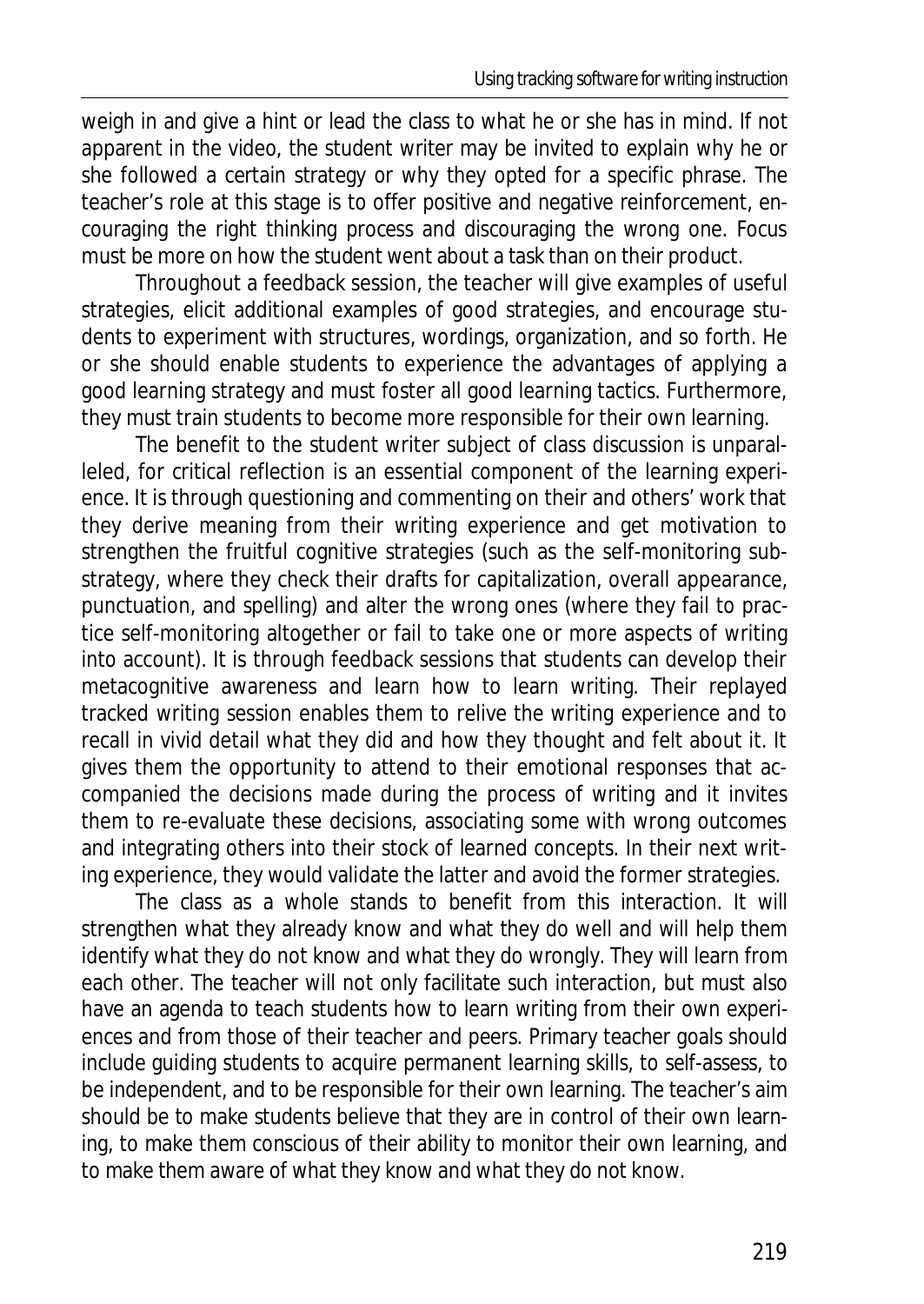#### **Pedagogical Implications**

In view of the previous arguments and the authors' practical experience with tracking software, the following may be established as core teaching methodology standards for writing:

- a. Writing teachers should aim to ultimately develop cognitive and metacognitive awareness.
- b. Students should be clearly informed of the learning goals of each writing lesson.
- c. Teachers must explain the subcomponents of the composing process and work to develop learners' abilities related to the different components.
- d. As they instruct students on the process of writing, teachers must share with the class a model piece of writing that would resemble that which students have to produce. They must get students to answer questions that would create awareness of the essay features of discourse genre, thesis, organization, paragraph development, grammatical structures, and diction.
- e. Teachers need to model the composing process by producing on the computer their own piece of text.
- f. They are advised to use a piece of tracking software and utilize thinkaloud protocols to model each of the subcomponents of the composing process. The tracking software would videotape their every move and document their procedures, thus producing a learning resource that student could refer to at a time of need.
- g. As part of their instruction, teachers should demonstrate the target writing procedure with the tracking video of their own writing experience, commenting upon and directing student attention to subtleties that are essential to proper skill mastery.
- h. While using the think-aloud protocol, teachers should verbalize the thoughts that cross their minds as they consider the use of specific strategies. They will have to verbalize how they narrow down their topic, define their audience, decide their communication goals, phrase their thesis statement, adopt a personal voice, translate outline points into topic sentences, elaborate on these sentences by explaining them, illustrating them with examples, supporting them with evidence, and so forth.
- i. Once convinced that students have appreciated the craft of constructing the model, the teacher can ask them to emulate it by producing a similarly constructed piece of text on a different theme, perhaps a theme of their own.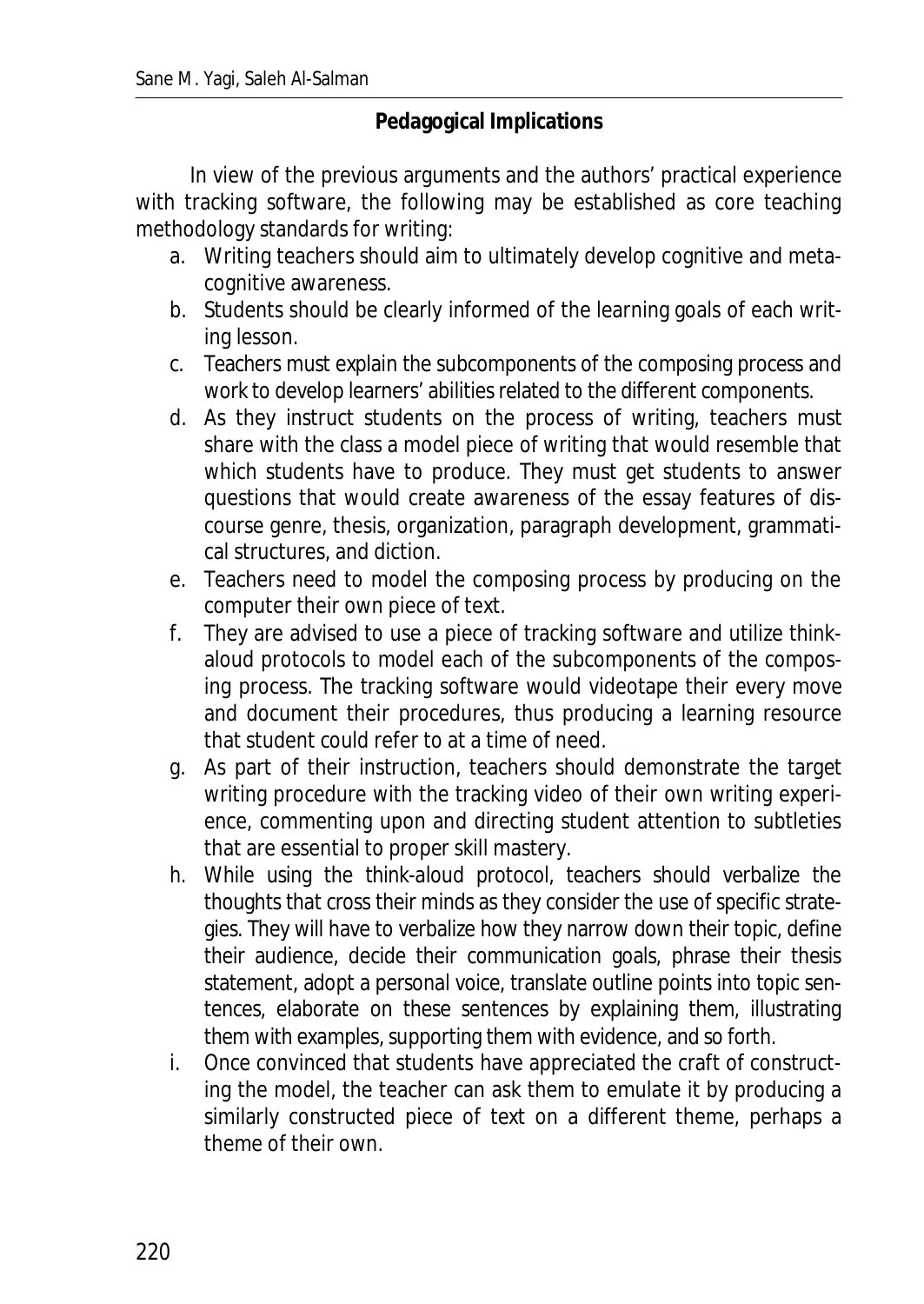- j. Teachers must require of their students that they use computers to prepare their assignments and that they have a piece of tracking software installed.
- k. All assignments must be written with tracking enabled and the tracking video must be saved for teacher feedback.
- l. Teachers should provide learners with feedback by viewing their tracking video and commenting on their writing strategies as reflected in the video, commenting on their planning, revising, proofreading, and referring to information sources. They may in particular advise them on whether they have re-evaluated their opening and closing paragraphs, re-assessed their topic sentences and thesis statements, considered giving adequate details and examples, checked their sequence of points and paragraph transitions, and fixed their mistakes in spelling, grammar, vocabulary, and so forth. They may also advise on language problems.
- m. Teachers should work on the development of sensitivity to language forms and communication strategies. By reviewing with the studentwriter the composing process as it unfolds, the teacher could ask questions that would get the student to think of their social responsibility to readers, how readers would interpret a statement or a paragraph that the student wrote, how they would react to it, and which specific linguistic segment could have caused such a reaction.
- n. Peer evaluation should also be encouraged, especially for validating reader response, attainment of purpose, and writer personal voice.

#### **Conclusion**

In this paper, the usefulness of using tracking software to foster metacognition in writing instruction was presented. Throughout the process of writing, the teacher demonstrates the thinking that goes with writing, and the tracking software records their keyboard and mouse activities, their screen contents, and their verbalization. In this way they will create metacognitive awareness of the acts of composition. Students learn not only how the concepts that they were taught in class have been translated into the model essay that the teacher has composed, but also what the teacher was thinking as he or she was producing it.

To ensure that students learn the metacognitive activity associated with the learning of writing, the teacher should clearly state the learning goals and explain what needs to be accomplished and how. Whenever they decide on a certain strategy, they should explain why that strategy rather than another one was used in a particular context and must demonstrate how it is used. They must continu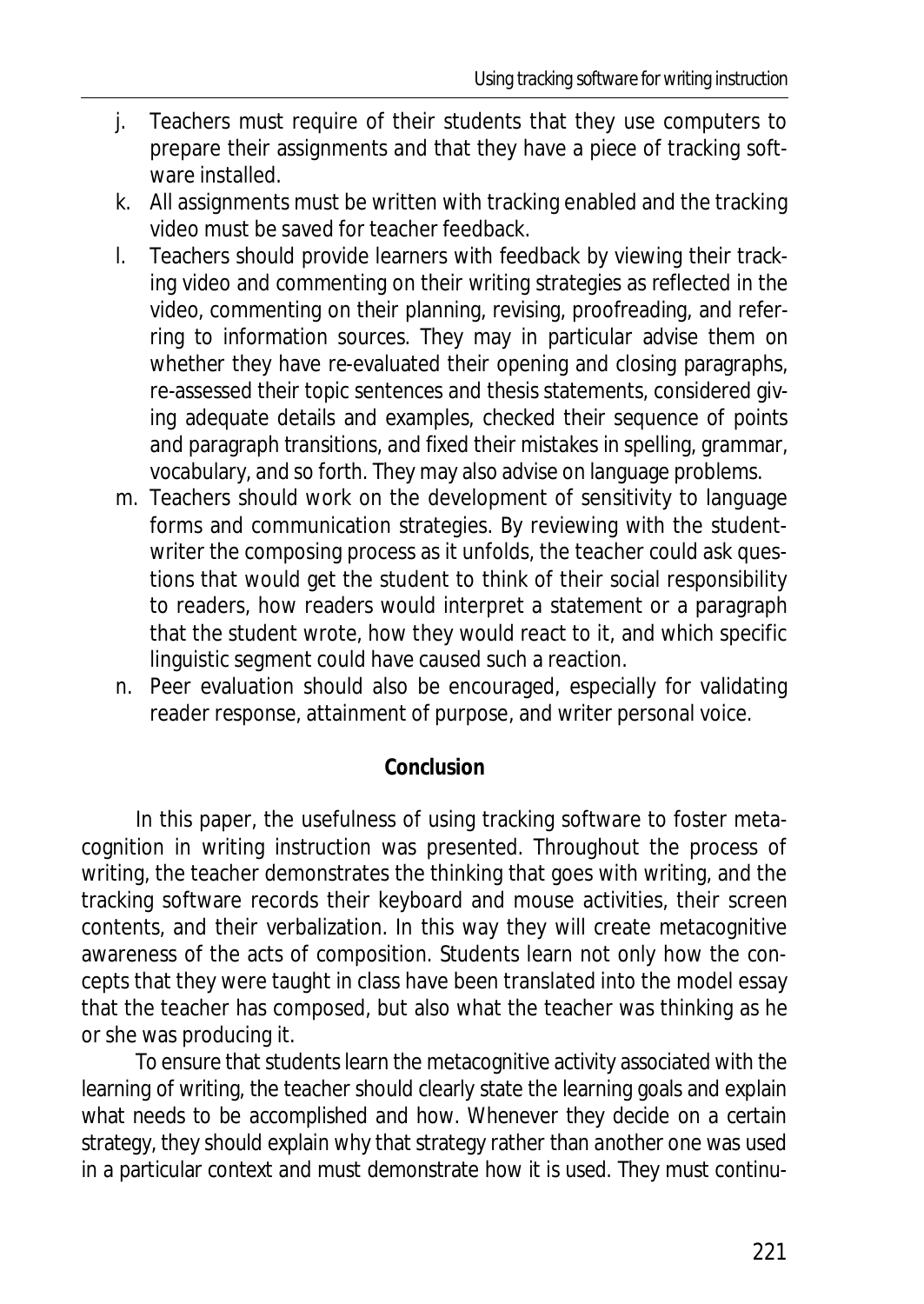ously monitor what they do and ask themselves whether or not they are using the strategy correctly and whether the strategy is achieving its goal. They need to make it clear that more than one strategy is available in a particular context and that the writer needs to monitor their own strategy use. When one strategy stops delivering, they should switch to an alternative strategy. Throughout the process of writing, they monitor, self-assess, and self-manage; they evaluate their own cognition and direct their own cognitive development.

It is evident that writer reflection permeates the entire process of composition. Tracking together with the think-aloud protocol are capable of capturing such reflection and consequently rendering direct metacognitive instruction demonstrable and more effective. With metacognitive training and its empowerment, life-long learners can be created. Training students in the area of the thinking processes that accompany the writing process, the cognitive strategies used in learning how to write, critical thinking and problemsolving, and analysis and synthesis is what can create learners who can acquire knowledge independently.

#### **Acknowledgments**

The authors wish to acknowledge the feedback provided by the three anonymous reviewers of this paper and extend their gratitude to them.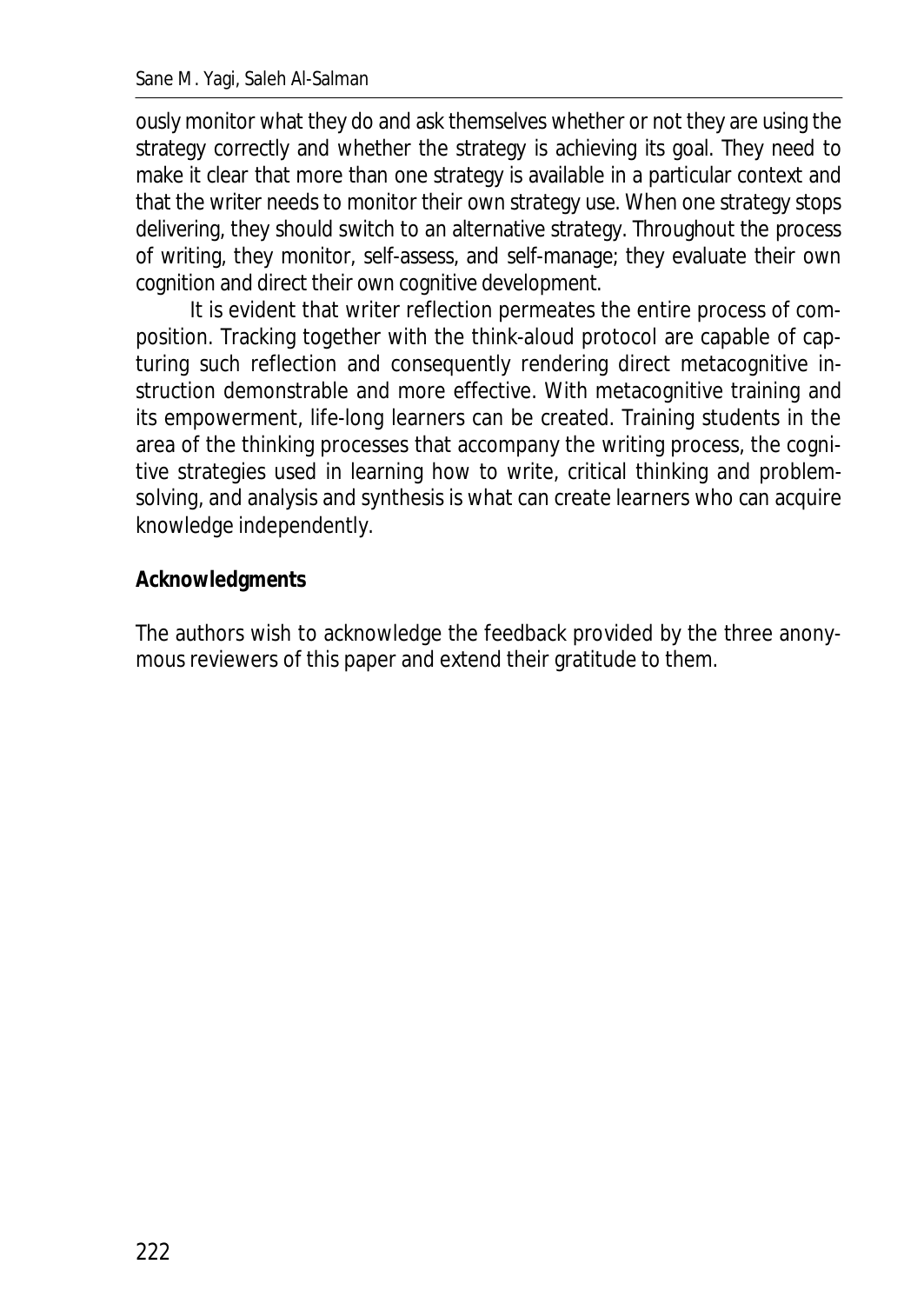#### References

- Abraham, R. G., & Vann, R. J. (1987). Strategies of two language learners: A case study. In A. Wenden & J. Rubin (Eds.), *Learner strategies in language learning* (pp. 85-102). Englewood Cliffs, NJ: Prentice-Hall.
- Andersson, B., Dahl, J., Holmqvist, K., Holsanova, J., Johansson, V., Karlsson, H., … Wengelin, A. (2006). Combining keystroke logging with eye-tracking. In L. Waes, M. Leijten, & C. M. Neuwirth (Eds.), *Writing and digital media* (pp. 166-172). Amsterdam: Elsevier.
- Asker-Árnason, L., Ibertsson, T., Wass, M., Wengelin, Å., & Sahlén, B. (2010). Picture-elicited written narratives, process and product, in 18 children with cochlear implants. *Communication Disorders Quarterly, 31*(4), 195-212.
- Atkinson, D. (2003). L2 writing in the post-process era: Introduction. *Journal of Second Language Writing, 12*, 3-15.
- Behrns, I., Ahlsén, E., & Wengelin, Å. (2010). Aphasia and text writing. *International Journal of Language & Communication Disorders, 45*(2), 230-243.
- Berzsenyi, C. A. (2001). Comments to comments: Teachers and students in written dialogue about critical revision. *Composition Studies, 29*(2), 71-92.
- Carl, M. (2010, November). *A Computational framework for a cognitive model of human translation*. Paper presented at the ASLIB Translating and the Computer Conference, London.
- Carmien, S. P., & Fischer, G. (2008). Design, adoption, and assessment of a socio-technical environment supporting independence for persons with cognitive disabilities. In M. Burnett, M. F. Costabile, T. Catarci, B. de Ruyter, D. Tan, M. Czerwinski, & A. Lund (Eds.), *The twenty-sixth annual SIGCHI conference on human factors in computing systems*: *Conference proceedings* (Vol. 1, pp. 597-606). Florence: ACM Press.
- Chang, C. Y., & Shen, M. C. (2010). The effects of beliefs about language learning and learning strategy use of junior high school EFL learners in remote districts. *Research in Higher Education Journal, 8*, 1-8.
- Chung, Y. H., & Walsh, D. J. (2006). Constructing a joint story-writing space: The dynamics of young children's collaboration at computers. *Early Education & Development, 17*(3), 373-420.
- Dickinson, L. (1995). Autonomy and motivation: A literature review. *System, 23*(2), 165-174.
- Emig, J. (1971). *The composing process of twelfth graders*. Urbana, IL: National Council of Teachers of English.
- Gladhart, M. (2007). Bridging the gap between students's skills and the eportfolio. In T. Bastiaens & S. Carliner (Eds.), *Proceedings of world con-*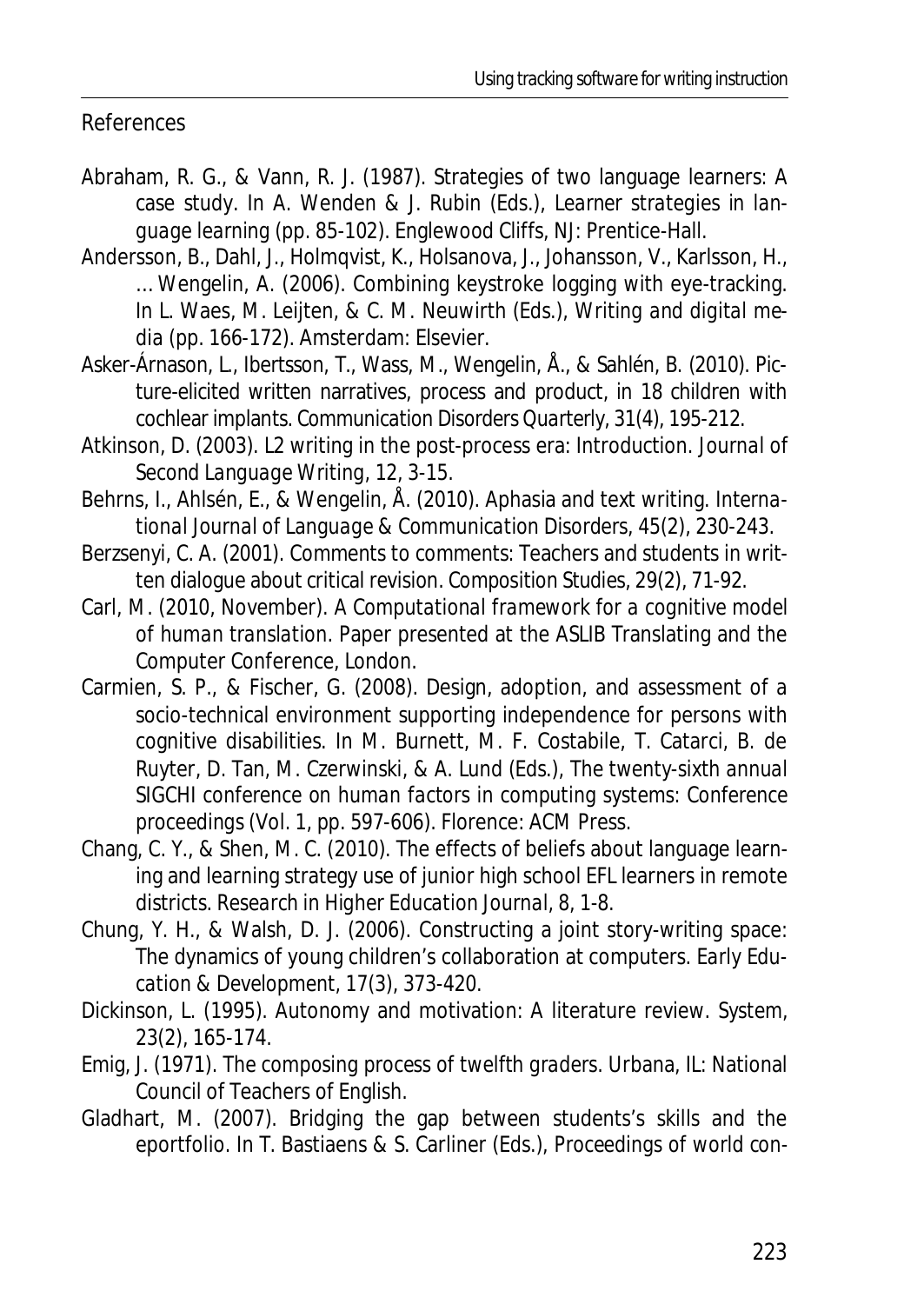*ference on e-learning in corporate, government, healthcare, and higher education* (pp. 871-874). Quebec City: AACE.

- Goh, C. (1997). Metacognitive awareness and second language listeners. *ELT Journal, 51(*4), 361-369.
- Hacker, D. J., Keener, M. C., & Kircher, J. C. (2009). Writing is applied metacognition. In D. J. Hacker, J. Dunlosky, & A. C. Graesser (Eds.), *Handbook of metacognition in education* (pp. 154-172). New York: Routledge.
- Hairston, M. (1982). The winds of change: Thomas Kuhn and the revolution in the teaching of writing. *College Composition and Communication, 33*(1), 76-88.
- Hayes, J. R., & Flower, L. S. (1980). Identifying the organization of writing processes. In L. W. Gregg & E. R. Steinberg (Eds.), *Cognitive processes in writing* (pp. 3-30). New York: Routledge.
- Holmquist, K., Johansson, V., Strömqvist, S., & Wengelin, A. (2002). Analysing reading and writing online. In S. Strömqvist (Ed.), *The diversity of languages and language learning* (pp. 103-123). Lund: Lund University, Center for Languages and Literature.
- Horwitz, E. K. (1988). The beliefs about language learning of beginning university foreign language students. *Modern Language Journal, 72*(3), 283-294.
- Jakobsen, A. L. (2006). Research methods in translation: Translog. In K. P. H. Sullivan & E. Lindgren (Eds.), *Computer keystroke logging and writing*: *Vol. 18. Methods and applications* (pp. 95-106). Amsterdam: Elsevier.
- Leijten, M., & Waes, L. V. (2005). Writing with speech recognition: The adaptation process of professional writers with and without dictating experience. *Interacting with Computers, 17*(6), 736-772.
- Leijten, M., & Waes, L. V. (2006). Inputlog: New perspectives on the logging of on-line writing processes in a Windows environment. In K. P. H. Sullivan & E. Lindgren (Eds.), *Computer key-stroke logging and writing*: *Vol. 18. Methods and applications* (pp. 73-94). Amsterdam: Elsevier.
- Macaro, E., & Erler, L. (2008). Raising the achievement of young-beginner readers of French through strategy instruction. *Applied Linguistics, 29*(1), 90-119.
- McComiskey, B. (2000). *Teaching composition as a social process*. Old Main Hill Logan, UT: Utah State University Press.
- Nakatani, Y. (2005). The effects of awareness-raising training on oral communication strategy use. *The Modern Language Journal, 89*, 76-91.
- Olson, G. (1999). Toward a post-process composition: Abandoning the rhetoric of assertion. In Kent, T. (Ed.), *Post-process theory: Beyond the writing process paradigm* (pp. 7-15). Carbondale, IL: Southern Illinois University Press.
- Orwell, G. (1946). *A collection of essays*. San Diego: Harcourt Brace Jovanovich.